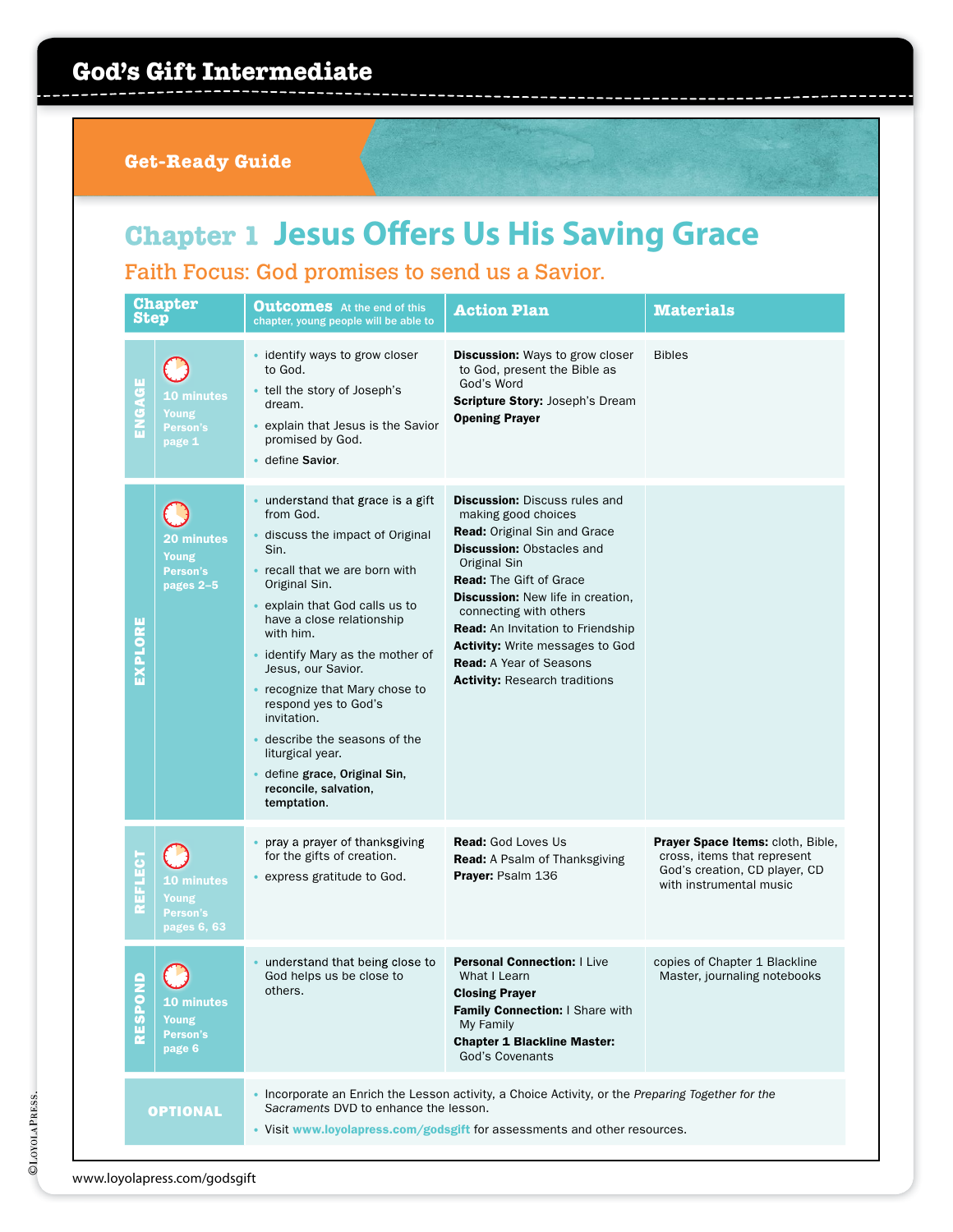## **Chapter 2 We Are a Sacramental People**

Faith Focus: As Catholics, we celebrate the liturgy and the sacraments, which are the work of Christ.

| <b>Step</b>    | <b>Chapter</b>                                         | <b>Outcomes</b> At the end of this<br>chapter, young people will be able to                                                                                                                                                                                                                                                                                                    | <b>Action Plan</b>                                                                                                                                                                                                                                                                                                                                                                                  | <b>Materials</b>                                                                     |
|----------------|--------------------------------------------------------|--------------------------------------------------------------------------------------------------------------------------------------------------------------------------------------------------------------------------------------------------------------------------------------------------------------------------------------------------------------------------------|-----------------------------------------------------------------------------------------------------------------------------------------------------------------------------------------------------------------------------------------------------------------------------------------------------------------------------------------------------------------------------------------------------|--------------------------------------------------------------------------------------|
| ENGAGE         | <b>10 minutes</b><br>Young<br>Person's<br>page 7       | • tell the story of the coming of<br>the Holy Spirit.<br>· define Holy Spirit.                                                                                                                                                                                                                                                                                                 | <b>Discussion: Importance of</b><br>community<br><b>Scripture Story: The Coming of</b><br>the Holy Spirit<br><b>Opening Prayer</b>                                                                                                                                                                                                                                                                  | <b>Bibles</b>                                                                        |
| EXPLORE        | 20 minutes<br>Young<br>Person's<br>pages 8-11          | recognize that the Trinity<br>models a community of love.<br>· identify different forms of<br>liturgy.<br>know that God reveals himself<br>through Scripture and<br>Tradition.<br>describe ways the saints can<br>help us.<br>discuss why Mary is important<br>to the Church.<br>define Church, mystery of faith,<br>liturgy, priest, sacrament, saint,<br>Tradition, Trinity. | <b>Discussion: Elements of a</b><br>mystery<br><b>Read:</b> The Holy Trinity and the<br>Church<br><b>Activity: Trinity art</b><br><b>Discussion:</b> Spending time with<br>family<br><b>Read:</b> Liturgy and Sacraments<br><b>Discussion:</b> Things that go<br>together<br><b>Read:</b> Scripture and Tradition<br><b>Activity:</b> Scripture and Tradition<br>sorting<br><b>Read: The Saints</b> | <b>Bibles</b>                                                                        |
| <b>REFLECT</b> | <b>10 minutes</b><br>Young<br>Person's<br>pages 12, 64 | pray the Divine Praises.<br>• reflect on how thanksgiving<br>and praise help us grow closer<br>to God.                                                                                                                                                                                                                                                                         | <b>Read:</b> We Celebrate and<br>Remember<br><b>Read: Praise God</b><br><b>Prayer:</b> The Divine Praises                                                                                                                                                                                                                                                                                           | Prayer Space Items: cloth, Bible,<br>cross, CD player, CD with<br>instrumental music |
| RESPOND        | 10 minutes<br>Young<br>Person's<br>page 12             | explain that Scripture,<br>Tradition, liturgy, and<br>sacraments are foundations of<br>our faith.                                                                                                                                                                                                                                                                              | <b>Personal Connection:   Live</b><br>What I Learn<br><b>Closing Prayer</b><br>Family Connection: I Share with<br>My Family<br><b>Chapter 2 Blackline Master:</b><br>Rearrange the Letters                                                                                                                                                                                                          | copies of Chapter 2 Blackline<br>Master, journaling notebooks                        |
|                | <b>OPTIONAL</b>                                        |                                                                                                                                                                                                                                                                                                                                                                                | • Incorporate an Enrich the Lesson activity or a Choice Activity to enhance the lesson.<br>• Visit www.loyolapress.com/godsgift for assessments and other resources.                                                                                                                                                                                                                                |                                                                                      |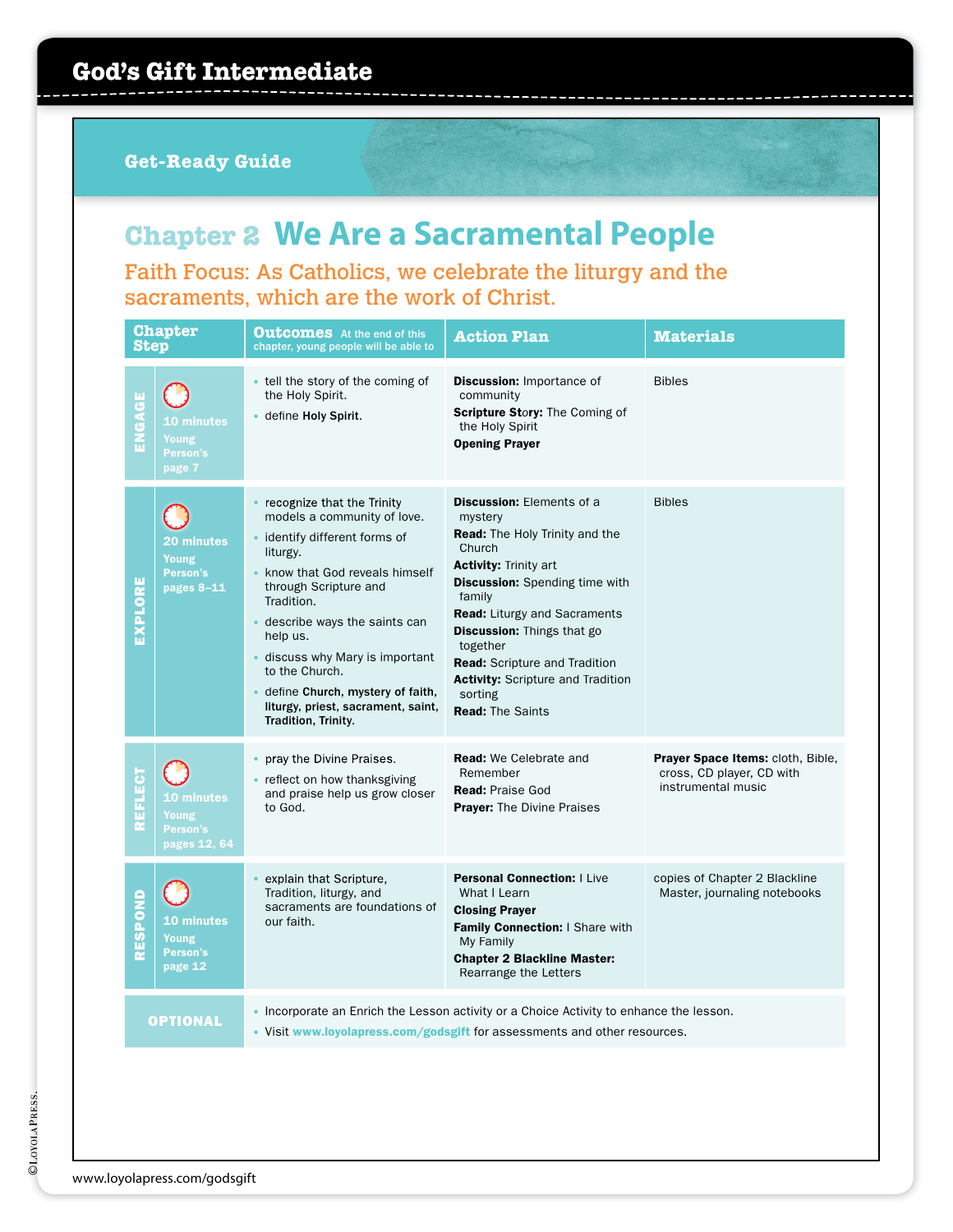#### **Get-Ready Guide**

### **Chapter 3 The Sacraments of Initiation Welcome Us**

#### Faith Focus: Through the Sacraments of Initiation, we become full members of the Church.

| <b>Step</b> | <b>Chapter</b>                                    | <b>Outcomes</b> At the end of this<br>chapter, young people will be able to                                                                                                                                                                                                                                                                                                                           | <b>Action Plan</b>                                                                                                                                                                                                                                                                                                                                                        | <b>Materials</b>                                                                            |
|-------------|---------------------------------------------------|-------------------------------------------------------------------------------------------------------------------------------------------------------------------------------------------------------------------------------------------------------------------------------------------------------------------------------------------------------------------------------------------------------|---------------------------------------------------------------------------------------------------------------------------------------------------------------------------------------------------------------------------------------------------------------------------------------------------------------------------------------------------------------------------|---------------------------------------------------------------------------------------------|
| GAGE<br>즚   | <b>10 minutes</b><br>Young<br>Person's<br>page 13 | • tell the story of the call of the<br>first disciples.<br>define disciple.                                                                                                                                                                                                                                                                                                                           | <b>Discussion: Initiation ceremonies</b><br><b>Scripture Story: Come, Follow</b><br>Me<br><b>Opening Prayer</b>                                                                                                                                                                                                                                                           | <b>Bibles</b>                                                                               |
| EXPLORE     | 20 minutes<br>Young<br>Person's<br>pages 14-17    | identify and describe the<br>Sacraments of Initiation.<br>explain what we are called to<br>through Baptism, Confirmation,<br>and the Eucharist.<br>• describe how the Eucharist<br>nourishes our Christian life.<br>• identify the signs of the<br>Sacraments of Initiation.<br>define Baptism, catechumen,<br>Chrism, Confirmation,<br>Eucharist, Holy Communion,<br>Mass, Sacraments of Initiation. | <b>Discussion:</b> Making people feel<br>welcome<br><b>Read: Baptism</b><br><b>Activity:</b> Researching the Rite<br>of Baptism<br><b>Read: Confirmation</b><br><b>Discussion: A sense of</b><br>accomplishment<br><b>Read:</b> The Eucharist<br><b>Discussion:</b> Signs and symbols,<br>K-W-L chart<br><b>Read: Signs</b><br><b>Activity: Initiation journey murals</b> | writing supplies                                                                            |
| EFLECT<br>œ | 10 minutes<br>Young<br>Person's<br>pages 18, 65   | pray the Act of Hope.<br>discuss how hope is the<br>confidence that God will always<br>he with us.                                                                                                                                                                                                                                                                                                    | <b>Read: Our Path to Holiness</b><br><b>Read:</b> Hope and Trust in God<br>Prayer: Act of Hope                                                                                                                                                                                                                                                                            | <b>Prayer Space Items: cloth, Bible,</b><br>cross, CD player, CD with<br>instrumental music |
| RESPOND     | <b>10 minutes</b><br>Young<br>Person's<br>page 18 | explain that through the<br>Sacraments of Initiation we<br>become full members of the<br>Catholic Church.                                                                                                                                                                                                                                                                                             | <b>Personal Connection: I Live</b><br>What I Learn<br><b>Closing Prayer</b><br>Family Connection: I Share with<br>My Family<br><b>Chapter 3 Blackline Master:</b><br>Sacraments of Initiation                                                                                                                                                                             | copies of Chapter 3 Blackline<br>Master, journaling notebooks                               |
|             | <b>OPTIONAL</b>                                   |                                                                                                                                                                                                                                                                                                                                                                                                       | • Incorporate an Enrich the Lesson activity or a Choice Activity to enhance the lesson.<br>• Visit www.loyolapress.com/godsgift for assessments and other resources.                                                                                                                                                                                                      |                                                                                             |
|             |                                                   |                                                                                                                                                                                                                                                                                                                                                                                                       |                                                                                                                                                                                                                                                                                                                                                                           |                                                                                             |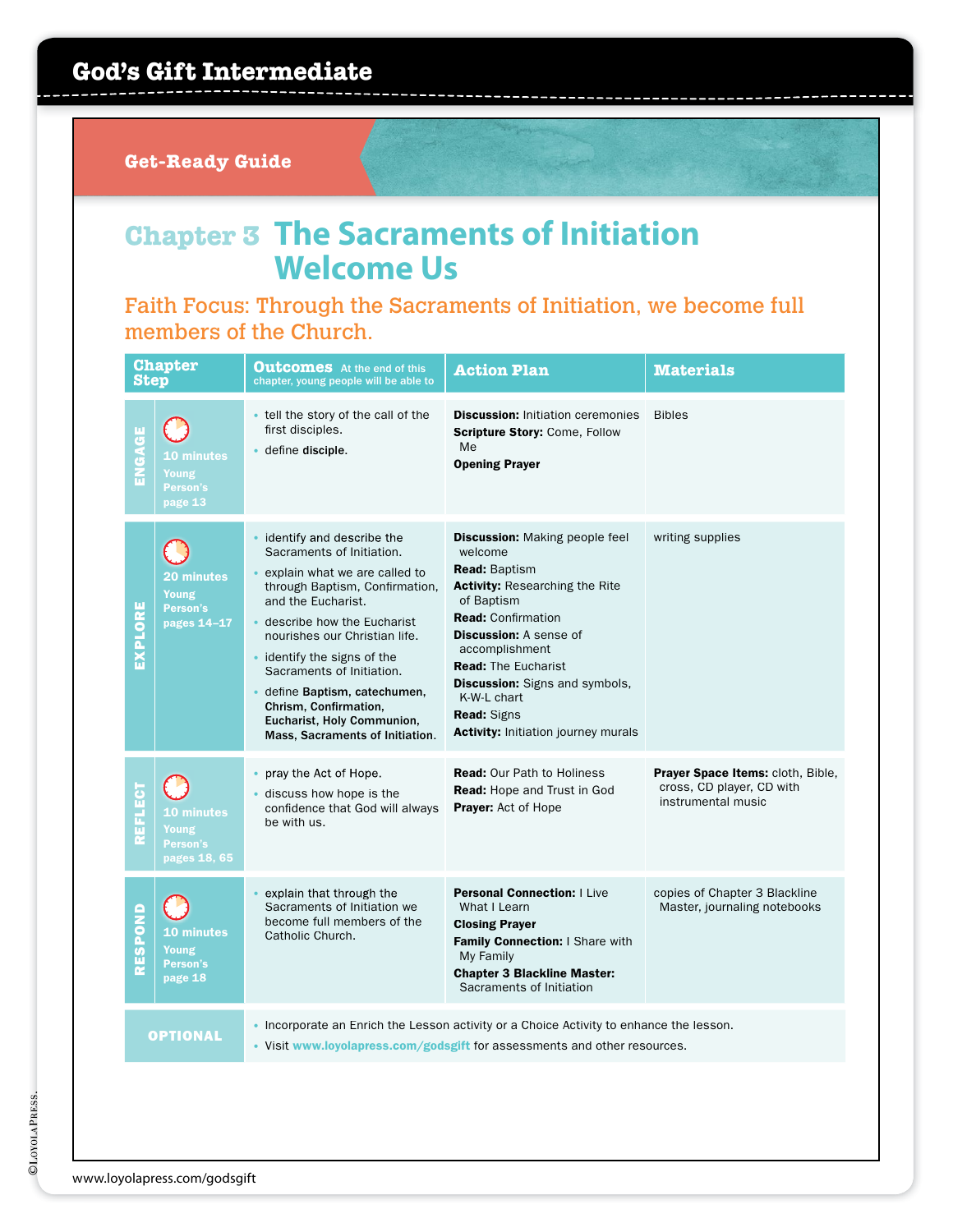**Get-Ready Guide**

# **Chapter 4 Baptism Brings Us New Life in Christ**

Faith Focus: Baptism is necessary for our salvation.

| <b>Step</b>     | <b>Chapter</b>                                    | <b>Outcomes</b> At the end of this<br>chapter, young people will be able to                                                                                                                                                                                | <b>Action Plan</b>                                                                                                                                                                        | <b>Materials</b>                                                                                                                         |
|-----------------|---------------------------------------------------|------------------------------------------------------------------------------------------------------------------------------------------------------------------------------------------------------------------------------------------------------------|-------------------------------------------------------------------------------------------------------------------------------------------------------------------------------------------|------------------------------------------------------------------------------------------------------------------------------------------|
| ENGAGE          | <b>10 minutes</b><br>Young<br>Person's<br>page 19 | • explain why we need to be<br>baptized.<br>· define sacramental character<br>and soul.                                                                                                                                                                    | <b>Discussion: Build background</b><br><b>Scripture Story: Paul and Ananias</b><br><b>Opening Prayer</b>                                                                                  | <b>Bibles</b>                                                                                                                            |
| EXPLORE         | 20 minutes<br>Young<br>Person's<br>pages 20-21    | • describe how Baptism is<br>necessary for salvation.<br>• describe what happens during<br>the Rite of Baptism.<br>• explain that Baptism forgives<br>Original and personal sin.<br>• describe the effects of Baptism.<br>· define concupiscence and rite. | <b>Discussion: Water at Baptism</b><br><b>Read:</b> The Rite of Baptism<br><b>Discussion: Mark of Baptism</b><br><b>Read:</b> The Fruits of Baptism<br><b>Activity: Saul's Conversion</b> | clay or putty                                                                                                                            |
| EFLECT          | 10 minutes<br>Young<br>Person's<br>pages 22, 66   | pray and reflect on the<br>baptismal candle as a symbol of<br>Christ's light.                                                                                                                                                                              | Read: Baptism Is a Gift of Light<br>Read: Being a Child of Light<br><b>Prayer: Baptism Reflection</b>                                                                                     | Prayer Space Items: cloth,<br>Bible, cross, baptismal<br>candle, white garments, holy<br>water, CD player, CD with<br>instrumental music |
| RESPOND         | <b>10 minutes</b><br>Young<br>Person's<br>page 22 | • ask Jesus for help in walking as<br>a child of the light.                                                                                                                                                                                                | <b>Personal Connection: I Live What</b><br>I Learn<br><b>Closing Prayer</b><br>Family Connection: I Share with<br>My Family<br><b>Chapter 4 Blackline Master:</b><br><b>Baptism Facts</b> | copies of Chapter 4 Blackline<br>Master, journaling<br>notebooks                                                                         |
| <b>OPTIONAL</b> |                                                   | Sacraments DVD to enhance the lesson.                                                                                                                                                                                                                      | • Incorporate an Enrich the Lesson activity, a Choice Activity, or the Preparing Together for the<br>• Visit www.loyolapress.com/godsgift for assessments and other resources.            |                                                                                                                                          |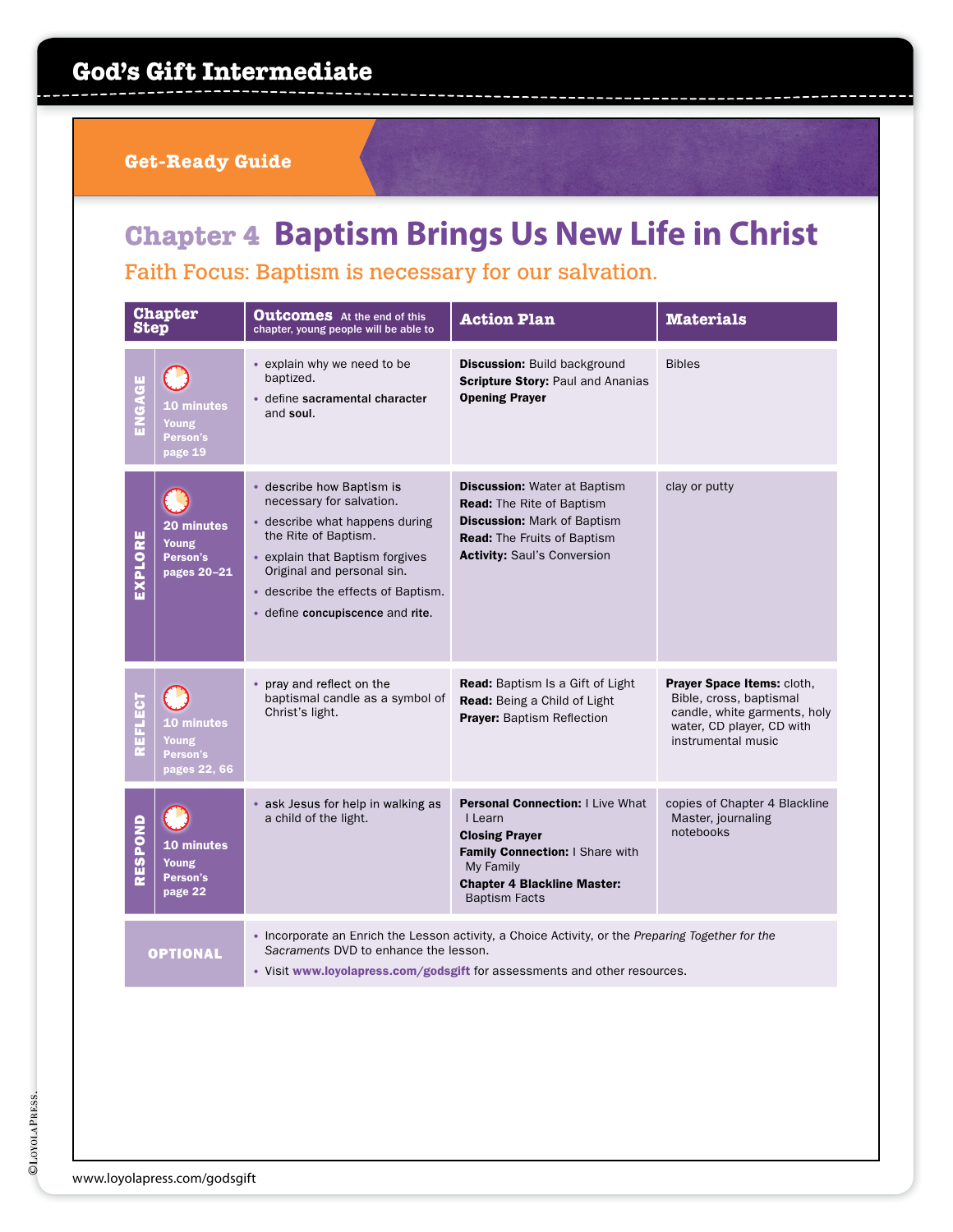**Get-Ready Guide**

# **Chapter 5 Jesus Forgives Us**

Faith Focus: Jesus offers us his forgiveness.

| <b>Step</b> | <b>Chapter</b>                                         | <b>Outcomes</b> At the end of this<br>chapter, young people will be able to                                                                                                                                                                                                                                                                                                                                                                                                      | <b>Action Plan</b>                                                                                                                                                                                      | <b>Materials</b>                                                                     |
|-------------|--------------------------------------------------------|----------------------------------------------------------------------------------------------------------------------------------------------------------------------------------------------------------------------------------------------------------------------------------------------------------------------------------------------------------------------------------------------------------------------------------------------------------------------------------|---------------------------------------------------------------------------------------------------------------------------------------------------------------------------------------------------------|--------------------------------------------------------------------------------------|
| ENGAGE      | <b>10 minutes</b><br>Young<br>Person's<br>page 23      | • relate that Jesus will always<br>give us a second chance.<br>· define moral choice.                                                                                                                                                                                                                                                                                                                                                                                            | <b>Discussion:</b> Jesus' forgiveness<br><b>Scripture Story: Jesus Gives</b><br>Matthew a Second Chance<br><b>Opening Prayer</b>                                                                        | <b>Bibles</b>                                                                        |
| EXPLORE     | 20 minutes<br>Young<br>Person's<br>pages 24-25         | • explain that we have free will<br>to make moral choices.<br>· distinguish between a mortal<br>sin and a venial sin.<br>• explain how we can receive<br>God's forgiveness through<br>repentance and the celebration<br>of the Sacrament of Penance<br>and Reconciliation.<br>· distinguish between perfect<br>and imperfect repentance.<br>· define absolution, contrition,<br>free will, mortal sin,<br>repentance, Sacrament of<br>Penance and Reconciliation,<br>venial sin. | <b>Discussion: Daily choices</b><br><b>Read:</b> We Are Tempted to Sin<br>Activity: Stop, Think, Ask, Pray<br>posters<br><b>Discussion:</b> Surprising moments<br>Read: Receiving Jesus'<br>Forgiveness |                                                                                      |
| REFLECT     | <b>10 minutes</b><br>Young<br>Person's<br>pages 26, 67 | pray the Confiteor.<br>$\bullet$<br>• reflect on our own sins of<br>omission and commission.                                                                                                                                                                                                                                                                                                                                                                                     | Read: Saying "I'm Sorry"<br><b>Read:   Confess</b><br><b>Prayer:</b> The Confiteor                                                                                                                      | Prayer Space Items: cloth, Bible,<br>cross, CD player, CD with<br>instrumental music |
| RESPOND     | 10 minutes<br>Young<br>Person's<br>page 26             | · discuss how Jesus offers us<br>his forgiveness.                                                                                                                                                                                                                                                                                                                                                                                                                                | <b>Personal Connection: I Live</b><br>What I Learn<br><b>Closing Prayer</b><br>Family Connection: I Share with<br>My Family<br><b>Chapter 5 Blackline Master: A</b><br>Moral Choice?                    | copies of Chapter 5 Blackline<br>Master, journaling notebooks                        |
|             | <b>OPTIONAL</b>                                        |                                                                                                                                                                                                                                                                                                                                                                                                                                                                                  | • Incorporate an Enrich the Lesson activity or a Choice Activity to enhance the lesson.<br>• Visit www.loyolapress.com/godsgift for assessments and other resources.                                    |                                                                                      |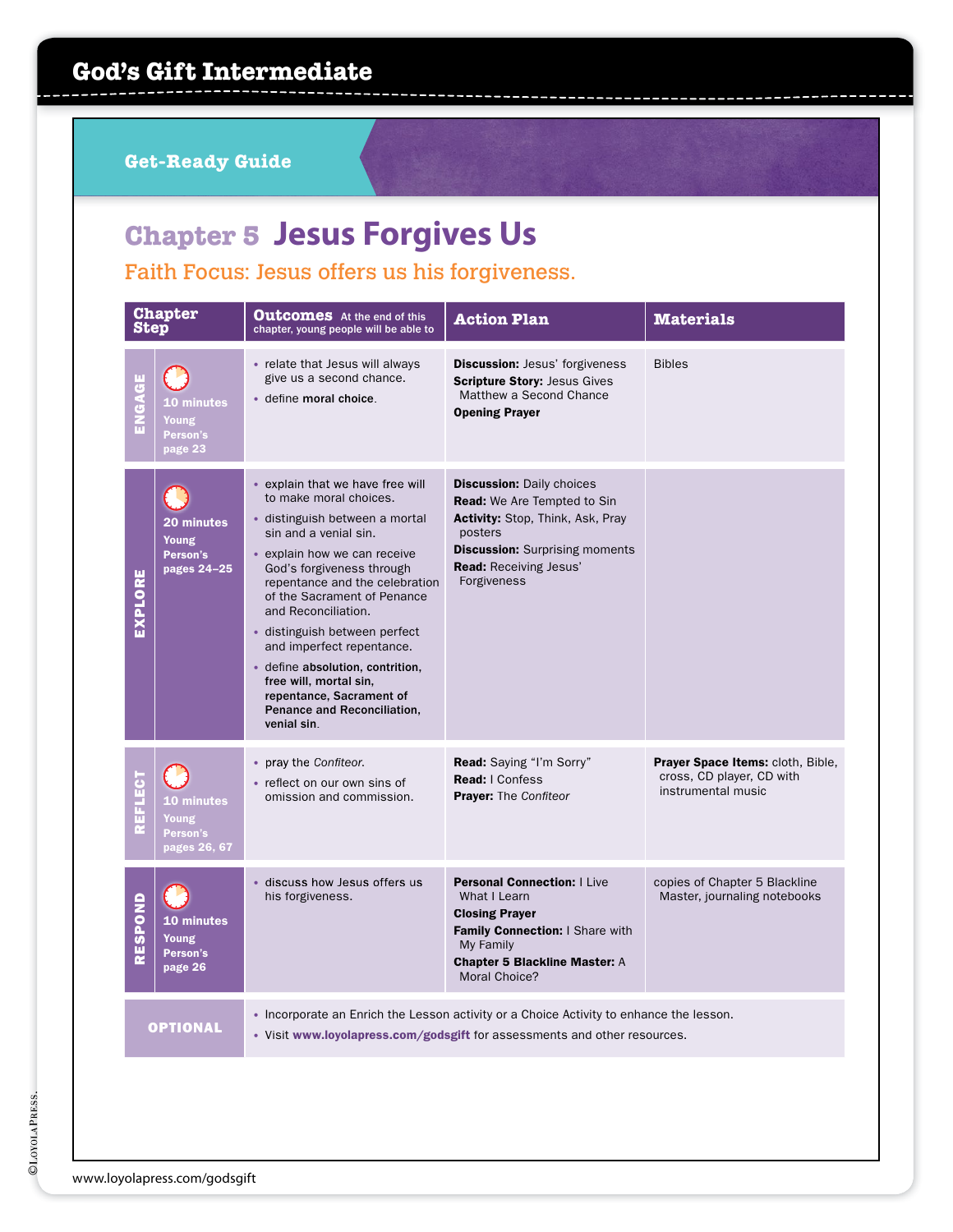### **Chapter 6 Jesus Heals Us**

Faith Focus: In the Sacrament of Penance and Reconciliation, we are healed through the forgiveness of our sins.

| <b>Step</b>    | <b>Chapter</b>                                         | <b>Outcomes</b> At the end of this<br>chapter, young people will be able to                                                                                                                                                                                                                                                                                                                                                                                                                                                      | <b>Action Plan</b>                                                                                                                                                                                                                 | <b>Materials</b>                                                                            |
|----------------|--------------------------------------------------------|----------------------------------------------------------------------------------------------------------------------------------------------------------------------------------------------------------------------------------------------------------------------------------------------------------------------------------------------------------------------------------------------------------------------------------------------------------------------------------------------------------------------------------|------------------------------------------------------------------------------------------------------------------------------------------------------------------------------------------------------------------------------------|---------------------------------------------------------------------------------------------|
| ENGAGE         | 10 minutes<br>Young<br>Person's<br>page 27             | • explain why we need Jesus'<br>healing.<br>• define forgiveness.                                                                                                                                                                                                                                                                                                                                                                                                                                                                | Discussion: Why we need Jesus'<br>healing<br><b>Scripture Story: Healed Through</b><br>Forgiveness<br><b>Discussion: Jesus' forgiveness</b><br>and healing in action<br><b>Opening Prayer</b>                                      | <b>Bibles</b>                                                                               |
| EXPLORE        | 20 minutes<br>Young<br>Person's<br>pages 28-29         | • recall that Jesus heals us by<br>forgiving our sins in the<br>Sacrament of Penance and<br>Reconciliation.<br>• explain that one must confess<br>all remembered sins,<br>especially serious ones.<br>• explain how we confess our<br>sins to the priest in<br>Reconciliation.<br>• describe the priest's role in<br>confession and the source of<br>his authority to forgive in<br>Jesus' name.<br>• identify the effects of<br>Reconciliation.<br>· define confess, confession,<br>reconciliation room, seal of<br>confession. | <b>Discussion: Healing</b><br><b>Read: Jesus Forgives Our Sins</b><br>Activity: Priest Q&A session<br>Discussion: Saying "I'm Sorry"<br><b>Read:</b> Celebrating Reconciliation<br>Discussion: Ways to celebrate<br>Reconciliation | writing supplies                                                                            |
| <b>REFLECT</b> | <b>10 minutes</b><br>Young<br>Person's<br>pages 30, 68 | • pray a Daily Examen.<br>• identify benefits of praying the<br>Daily Examen as part of<br>everyday life.                                                                                                                                                                                                                                                                                                                                                                                                                        | <b>Read: Another Chance</b><br><b>Read:</b> A Prayer from Saint<br>Ignatius<br>Prayer: The Daily Examen                                                                                                                            | <b>Prayer Space Items: cloth, Bible,</b><br>cross, CD player, CD with<br>instrumental music |
| <b>RESPO</b>   | 10 minutes<br>Young<br>Person's<br>page 30             | explain how we are healed<br>through the forgiveness of our<br>sins.                                                                                                                                                                                                                                                                                                                                                                                                                                                             | <b>Personal Connection: I Live</b><br>What I Learn<br><b>Closing Prayer</b><br>Family Connection: I Share with<br>My Family<br><b>Chapter 6 Blackline Master:</b><br>Ways to Celebrate<br>Reconciliation                           | copies of Chapter 6 Blackline<br>Master, journaling notebooks                               |
|                | <b>OPTIONAL</b>                                        | Sacraments DVD to enhance the lesson.                                                                                                                                                                                                                                                                                                                                                                                                                                                                                            | • Incorporate an Enrich the Lesson activity, a Choice Activity, or the Preparing Together for the<br>• Visit www.loyolapress.com/godsgift for assessments and other resources.                                                     |                                                                                             |

www.loyolapress.com/godsgift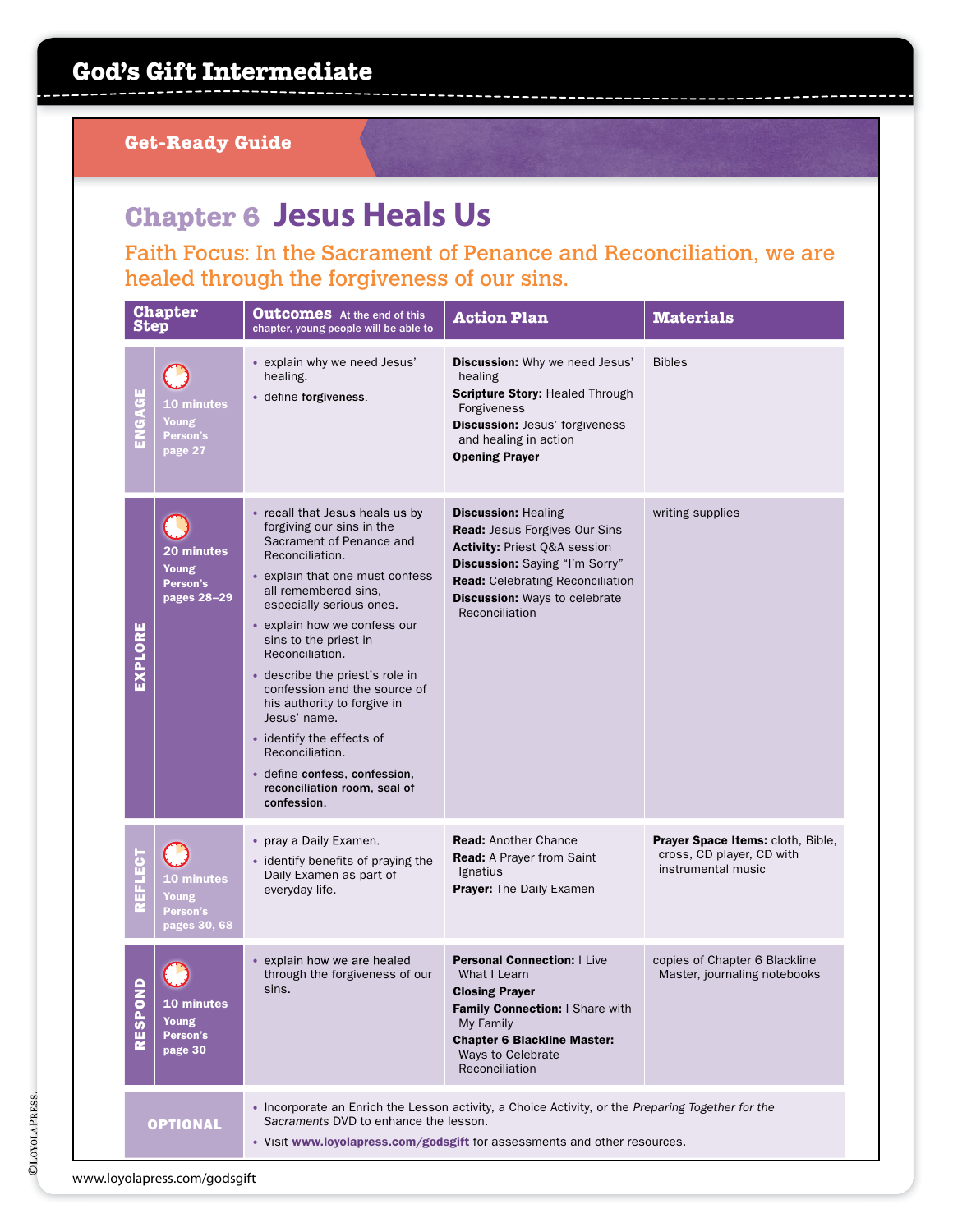# **Chapter 7 The Holy Spirit Guides Us**

Faith Focus: The Holy Spirit helps us seek forgiveness and celebrate the Sacrament of Penance and Reconciliation.

| <b>Step</b>    | <b>Chapter</b>                                    | <b>Outcomes</b> At the end of this<br>chapter, young people will be able to                                                                                                                                                                                                                                                                                                                                                      | <b>Action Plan</b>                                                                                                                                                                                                                                                                                                                         | <b>Materials</b>                                                                     |
|----------------|---------------------------------------------------|----------------------------------------------------------------------------------------------------------------------------------------------------------------------------------------------------------------------------------------------------------------------------------------------------------------------------------------------------------------------------------------------------------------------------------|--------------------------------------------------------------------------------------------------------------------------------------------------------------------------------------------------------------------------------------------------------------------------------------------------------------------------------------------|--------------------------------------------------------------------------------------|
| ENGAGE         | <b>10 minutes</b><br>Young<br>Person's<br>page 31 | • describe God as our loving<br>Father.<br>· discuss how God welcomes us<br>back after we sin through<br>Reconciliation.<br>· define conscience.                                                                                                                                                                                                                                                                                 | <b>Discussion:</b> Visiting old friends<br><b>Scripture Story: Coming Home</b><br><b>Discussion:</b> Listening to your<br>conscience<br><b>Opening Prayer</b>                                                                                                                                                                              | <b>Bibles</b>                                                                        |
| EXPLORE        | 20 minutes<br>Young<br>Person's<br>pages 32-33    | describe the Sacrament of<br>Reconciliation as a celebration<br>of God's forgiveness.<br>• explain how often Catholics<br>must celebrate the Sacrament<br>of Reconciliation.<br>• explain how the Holy Spirit<br>helps us make an examination<br>of conscience.<br>• order the steps in the Rite of<br>Reconciliation.<br>• define Act of Contrition,<br>examination of conscience,<br>indulgence, penance, Ten<br>Commandments. | Discussion: The gathering of<br>friends and relatives for<br>celebrations<br><b>Read:</b> A Celebration of<br>Forgiveness<br><b>Discussion:</b> Tasks we perform<br>that involve steps in a certain<br>order<br><b>Read:</b> The Rite of Reconciliation<br>Activity: Make "clue cards" to<br>use during the Sacrament of<br>Reconciliation |                                                                                      |
| <b>REFLECT</b> | 10 minutes<br>Young<br>Person's<br>pages 34, 69   | pray the Act of Contrition (or<br>Prayer of the Penitent).<br>• reflect on ways to avoid<br>temptation and sin.                                                                                                                                                                                                                                                                                                                  | <b>Read:</b> Making Amends<br><b>Read:</b> I Am Sorry<br>Prayer: Act of Contrition (or<br>Prayer of the Penitent)                                                                                                                                                                                                                          | Prayer Space Items: cloth, Bible,<br>cross, CD player, CD with<br>instrumental music |
| RESPOND        | 10 minutes<br><b>Young</b><br>Person's<br>page 34 | • explain how the Holy Spirit<br>helps us seek forgiveness and<br>celebrate the sacrament.                                                                                                                                                                                                                                                                                                                                       | <b>Personal Connection:   Live</b><br>What I Learn<br><b>Closing Prayer</b><br>Family Connection: I Share with<br>My Family<br><b>Chapter 7 Blackline Master:</b><br>Celebrating the Sacrament of<br>Reconciliation                                                                                                                        | copies of Chapter 7 Blackline<br>Master, journaling notebooks                        |
|                | <b>OPTIONAL</b>                                   |                                                                                                                                                                                                                                                                                                                                                                                                                                  | • Incorporate an Enrich the Lesson activity or a Choice Activity to enhance the lesson.<br>• Visit www.loyolapress.com/godsgift for assessments and other resources.                                                                                                                                                                       |                                                                                      |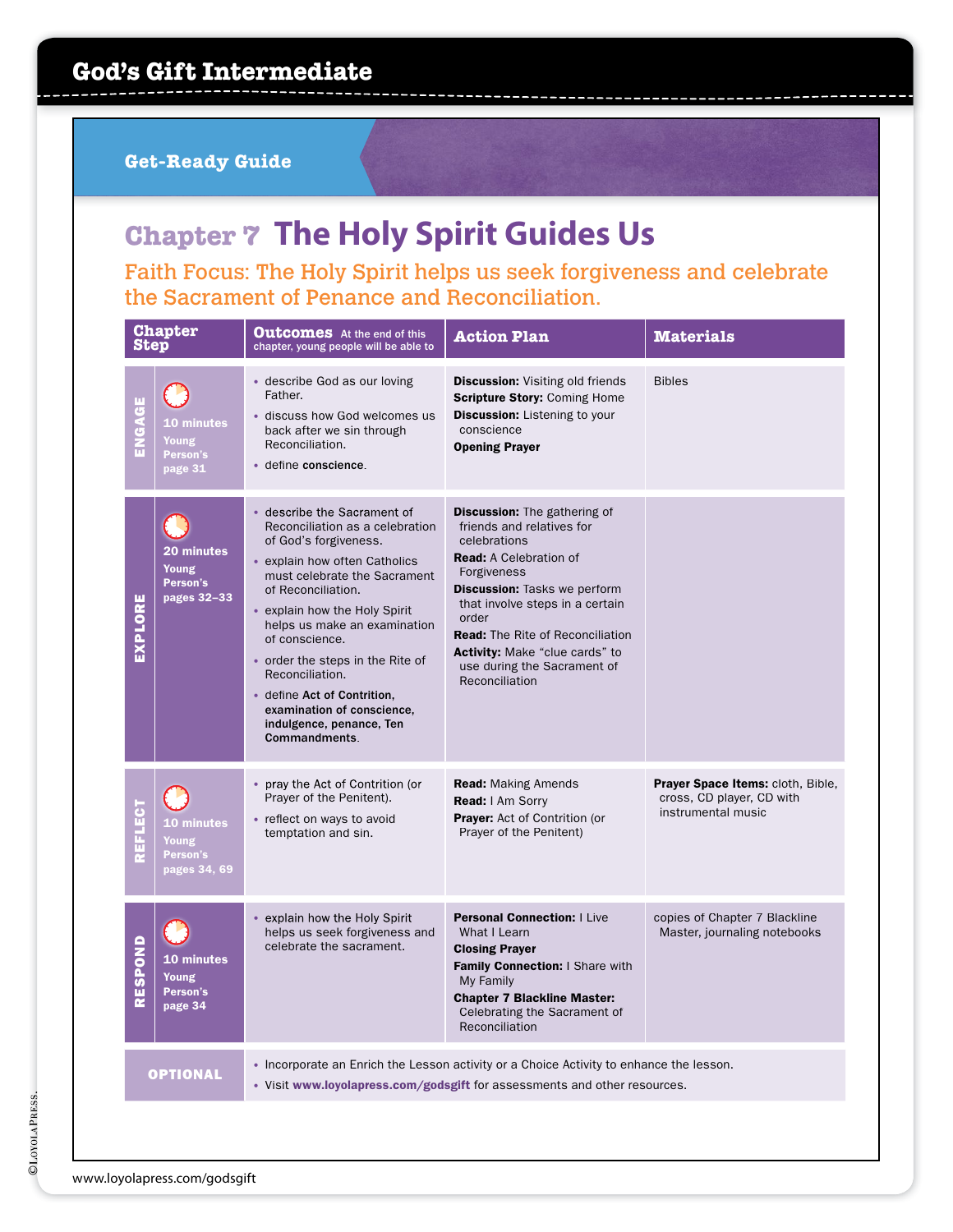## **Chapter 8 God Is Always by Our Side**

Faith Focus: God is always ready to welcome us back in love and forgiveness through the Sacrament of Penance and Reconciliation.

| <b>Step</b>    | <b>Chapter</b>                                  | <b>Outcomes</b> At the end of this<br>chapter, young people will be able to                                                                                                                                                                                                                                                                                                                            | <b>Action Plan</b>                                                                                                                                                                                                                                | <b>Materials</b>                                                                     |
|----------------|-------------------------------------------------|--------------------------------------------------------------------------------------------------------------------------------------------------------------------------------------------------------------------------------------------------------------------------------------------------------------------------------------------------------------------------------------------------------|---------------------------------------------------------------------------------------------------------------------------------------------------------------------------------------------------------------------------------------------------|--------------------------------------------------------------------------------------|
| ENGAGE         | 10 minutes<br>Young<br>Person's<br>page 35      | • describe God's love and care<br>for everyone.<br>• explain that salvation is a gift<br>from God.                                                                                                                                                                                                                                                                                                     | <b>Discussion:</b> Finding something<br>you lost<br>Scripture Story: The Good<br>Shepherd<br><b>Discussion: Accepting gifts</b><br><b>Opening Prayer</b>                                                                                          | <b>Bibles</b>                                                                        |
| EXPLORE        | 20 minutes<br>Young<br>Person's<br>pages 36-37  | · discuss how conversion is an<br>ongoing process.<br>• explain how the Sacrament of<br>Reconciliation reconciles us to<br>God and the Church.<br>• identify sins of omission and<br>sins of commission.<br>• explain that repentance means<br>sorrow for our sins and a<br>change of heart.<br>• describe the purpose of a<br>penance.<br>• define conversion, sin of<br>commission, sin of omission. | <b>Discussion: Turning toward God</b><br><b>Read:</b> Returning to God<br><b>Activity:</b> Use creative movement<br>to show our turn toward God<br><b>Discussion:</b> "Checking your<br>work" in daily life<br><b>Read:</b> Turning Away from Sin | an image of sunflowers                                                               |
| <b>REFLECT</b> | 10 minutes<br>Young<br>Person's<br>pages 38, 70 | • experience praying a psalm-<br>based reflection.<br>• reflect on how we can follow<br>the ways of the Lord.                                                                                                                                                                                                                                                                                          | <b>Read:</b> The Grace We Need<br><b>Read:</b> Over and Over Again<br>Prayer: God, Our Good Shepherd                                                                                                                                              | Prayer Space Items: cloth, Bible,<br>cross, CD player, CD with<br>instrumental music |
| RESPOND        | 10 minutes<br>Young<br>Person's<br>page 38      | · discuss how God is always<br>ready to welcome us back<br>through the sacrament.                                                                                                                                                                                                                                                                                                                      | <b>Personal Connection: I Live</b><br>What I Learn<br><b>Closing Prayer</b><br>Family Connection: I Share with<br>My Family<br><b>Chapter 8 Blackline Master:</b><br><b>Check Your Work</b>                                                       | copies of Chapter 8 Blackline<br>Master, journaling notebooks                        |
|                | <b>OPTIONAL</b>                                 |                                                                                                                                                                                                                                                                                                                                                                                                        | • Incorporate an Enrich the Lesson activity or a Choice Activity to enhance the lesson.<br>• Visit www.loyolapress.com/godsgift for assessments and other resources.                                                                              |                                                                                      |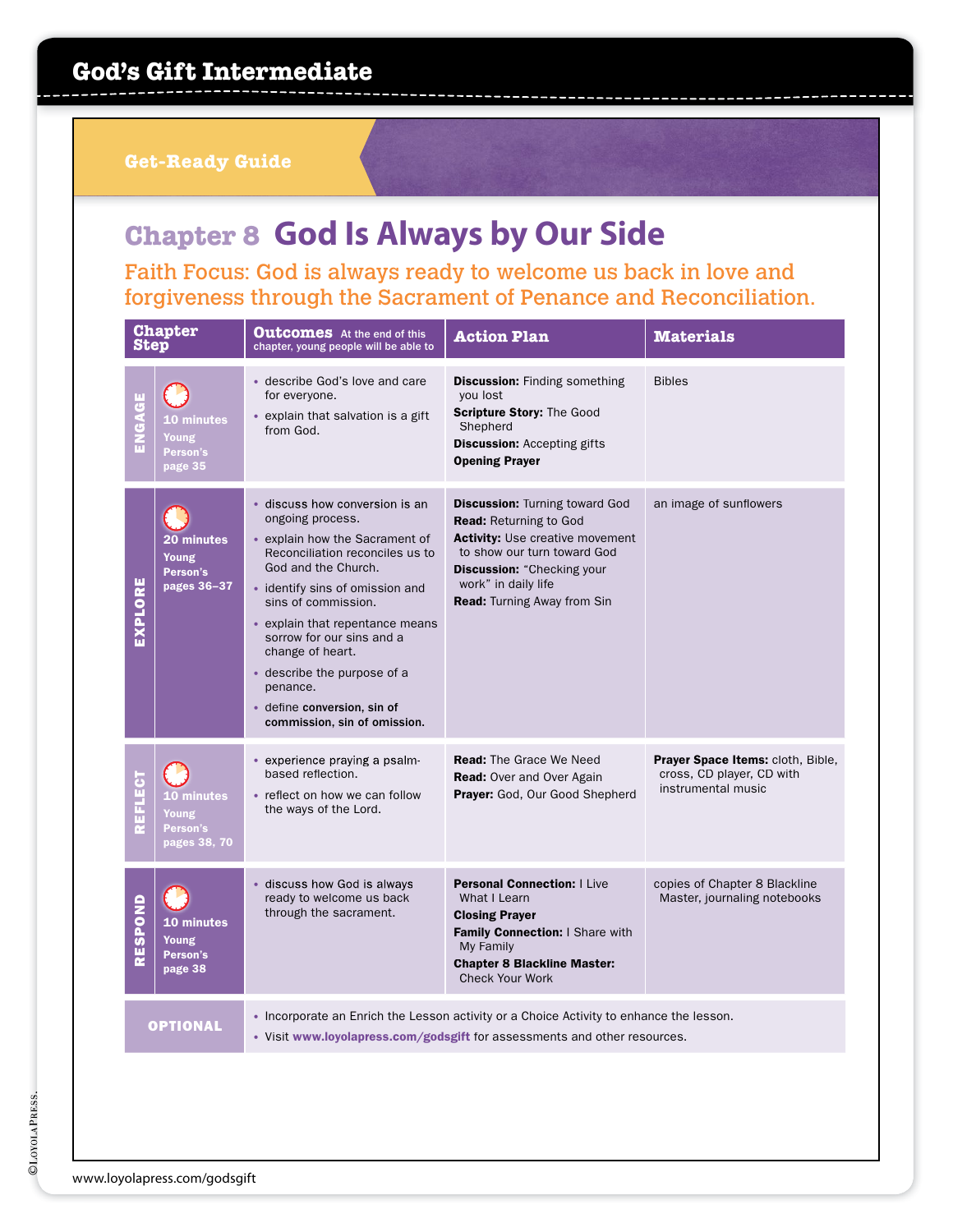**Get-Ready Guide**

## **Chapter 9 We Gather at Mass**

Faith Focus: We gather at Mass to celebrate God's presence.

| <b>Step</b>    | <b>Chapter</b>                                                                                                                                                                                                                             | <b>Outcomes</b> At the end of this<br>chapter, young people will be able to                                                                                                                                                                                                                                                                                                                                                                                                                                                 | <b>Action Plan</b>                                                                                                                                                                                                                                                                                                           | <b>Materials</b>                                                                     |
|----------------|--------------------------------------------------------------------------------------------------------------------------------------------------------------------------------------------------------------------------------------------|-----------------------------------------------------------------------------------------------------------------------------------------------------------------------------------------------------------------------------------------------------------------------------------------------------------------------------------------------------------------------------------------------------------------------------------------------------------------------------------------------------------------------------|------------------------------------------------------------------------------------------------------------------------------------------------------------------------------------------------------------------------------------------------------------------------------------------------------------------------------|--------------------------------------------------------------------------------------|
| ENGAGZ         | <b>10 minutes</b><br>Young<br>Person's<br>page 39                                                                                                                                                                                          | • name times they have<br>gathered with family.<br>• tell how King David welcomed<br>the ark of the covenant.<br>• explain that we gather at Mass<br>to celebrate God's presence.<br>· define procession.                                                                                                                                                                                                                                                                                                                   | <b>Discussion:</b> Special gatherings<br><b>Scripture Story: King David's</b><br>Joyful Welcome<br><b>Opening Prayer</b>                                                                                                                                                                                                     | <b>Bibles</b>                                                                        |
| EXPLORE        | <b>20 minutes</b><br><b>Young</b><br>Person's<br>pages 40-41                                                                                                                                                                               | describe how we honor the<br>Lord's Day.<br>• identify that the Eucharist is a<br>unique way God is present with<br>us at Mass.<br>• explain that we all participate<br>in the celebration of Mass.<br>• describe how we participate in<br>the Introductory Rites at Mass.<br>• name those who are part of<br>the procession during the<br>Entrance Chant.<br>• explain the purpose of the<br>Penitential Act.<br>· define altar, Collect, deacon,<br>Gloria, Introductory Rites, Kyrie,<br>lector, mercy, Penitential Act. | <b>Discussion: Importance of</b><br>community<br>Read: We Gather Together<br><b>Activity: Read about Solomon's</b><br>Temple and draw a diagram<br><b>Discussion:</b> Family celebrations<br><b>Read: Introductory Rites</b><br><b>Activity:</b> I See These Things at<br>Mass on page 101 in the I Live<br>My Faith section |                                                                                      |
| <b>REFLECT</b> | <b>10 minutes</b><br>Young<br>Person's<br>pages 42, 71                                                                                                                                                                                     | pray a prayer of praise.                                                                                                                                                                                                                                                                                                                                                                                                                                                                                                    | <b>Read: Mass Unites Us</b><br><b>Read:</b> Bless the Lord<br>Prayer: Psalm 103                                                                                                                                                                                                                                              | Prayer Space Items: cloth, Bible,<br>cross, CD player, CD with<br>instrumental music |
| SPOND<br>붙     | <b>10 minutes</b><br>Young<br>Person's<br>page 42                                                                                                                                                                                          | identify ways to celebrate<br>God's presence at Mass on<br>Sunday and every day.                                                                                                                                                                                                                                                                                                                                                                                                                                            | <b>Personal Connection:   Live</b><br>What I Learn<br><b>Closing Prayer</b><br>Family Connection: I Share with<br>My Family<br><b>Chapter 9 Blackline Master: The</b><br>Mass Begins                                                                                                                                         | copies of Chapter 9 Blackline<br>Master, journaling notebooks                        |
|                | • Incorporate an Enrich the Lesson activity, a Choice Activity, or the Preparing Together for the<br>Sacraments DVD to enhance the lesson.<br><b>OPTIONAL</b><br>• Visit www.loyolapress.com/godsgift for assessments and other resources. |                                                                                                                                                                                                                                                                                                                                                                                                                                                                                                                             |                                                                                                                                                                                                                                                                                                                              |                                                                                      |
|                |                                                                                                                                                                                                                                            |                                                                                                                                                                                                                                                                                                                                                                                                                                                                                                                             |                                                                                                                                                                                                                                                                                                                              |                                                                                      |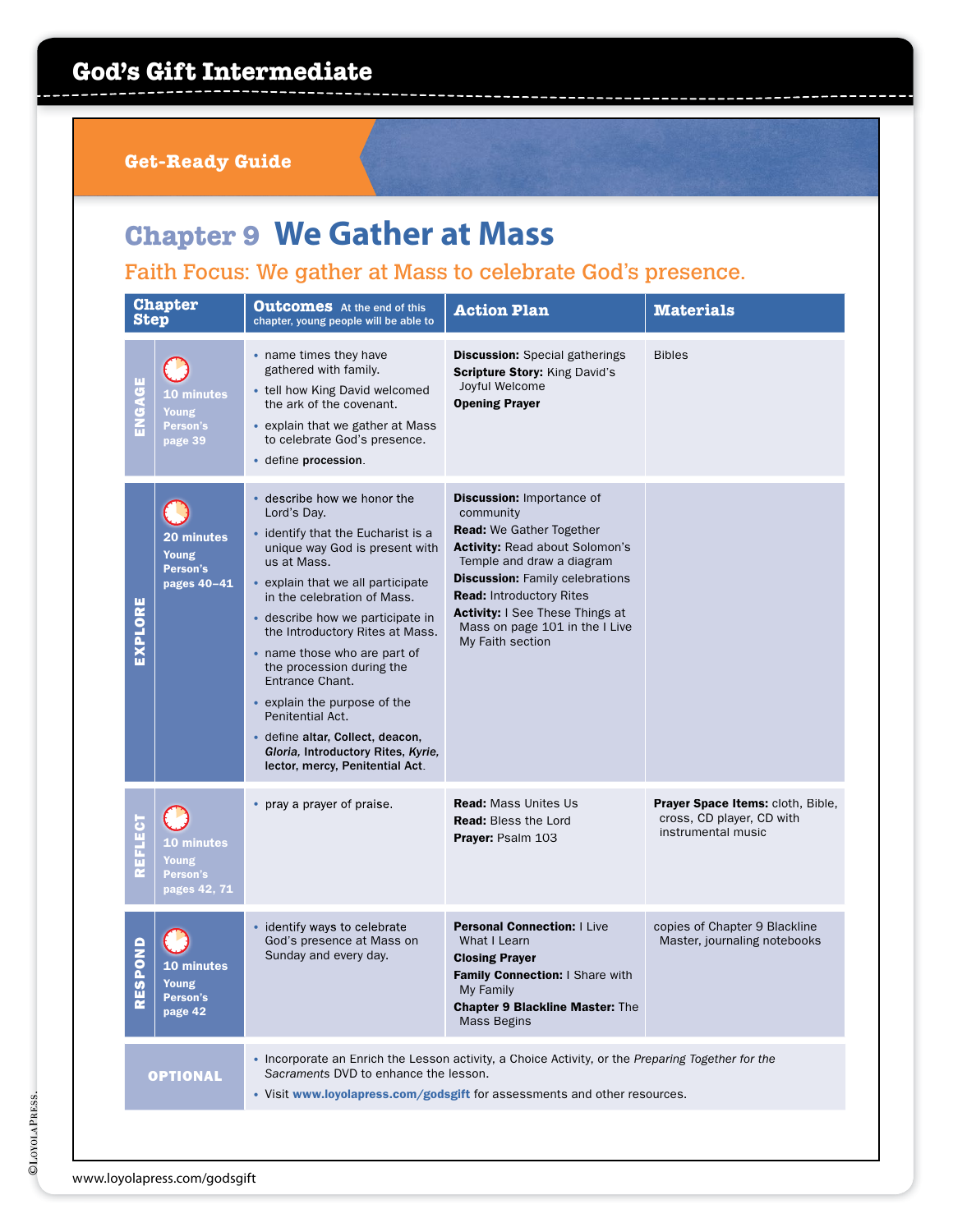# **Chapter 10 We Listen to God's Word**

Faith Focus: We Listen to God's Word at Mass.

| <b>Step</b>                                                                                                                                                   | <b>Chapter</b>                                               | <b>Outcomes</b> At the end of this<br>chapter, young people will be able to                                                                                                                                     | <b>Action Plan</b>                                                                                                                                                                                                                                                                                                               | <b>Materials</b>                                                                                                                |
|---------------------------------------------------------------------------------------------------------------------------------------------------------------|--------------------------------------------------------------|-----------------------------------------------------------------------------------------------------------------------------------------------------------------------------------------------------------------|----------------------------------------------------------------------------------------------------------------------------------------------------------------------------------------------------------------------------------------------------------------------------------------------------------------------------------|---------------------------------------------------------------------------------------------------------------------------------|
| ENGAGE                                                                                                                                                        | <b>10 minutes</b><br>Young<br>Person's<br>page 43            | • identify ways to share stories.<br>• explain that Jesus' parable<br>teaches us about listening to<br>and living God's Word.<br>• explain how we open our<br>hearts to God's Word.<br>• define Gospels.        | <b>Discussion:</b> Storytelling and<br>family history<br><b>Scripture Story: Sowing Seeds</b><br><b>Opening Prayer</b>                                                                                                                                                                                                           | <b>Bibles</b>                                                                                                                   |
| EXPLORE                                                                                                                                                       | <b>20 minutes</b><br><b>Young</b><br>Person's<br>pages 44-45 | explain the difference between<br>the Old and the New<br>Testaments.<br>• name the parts of the Liturgy<br>of the Word.<br>• define creed, Homily, New<br>Testament, Old Testament,<br>psalm, Sacred Scripture. | <b>Discussion: Family history,</b><br>importance of Bible history<br><b>Read:</b> Liturgy of the Word<br><b>Activity:</b> Explain gestures used<br>before Gospel reading<br><b>Discussion: Reactions to stories</b><br><b>Read:</b> We Reflect and Respond<br>in Faith<br><b>Activity:</b> Liturgy of the Word<br><b>Puzzles</b> |                                                                                                                                 |
| REFLECT                                                                                                                                                       | <b>10 minutes</b><br>Young<br>Person's<br>pages 46, 72       | • pray a prayer based on the<br>parable of the mustard seed.<br>• express gratitude for God's<br>Word.                                                                                                          | Read: Growing Our Faith<br><b>Read: Scriptural Prayer</b><br>Prayer: Nurturing the Seeds of<br>Faith                                                                                                                                                                                                                             | Prayer Space Items: cloth,<br>Bible, cross, CD player, CD<br>with instrumental music, a pot<br>with a seedling or a young plant |
| RESPOND                                                                                                                                                       | 10 minutes<br>Young<br>Person's<br>page 46                   | explain that we honor God by<br>living according to his Word.                                                                                                                                                   | <b>Personal Connection:   Live</b><br>What I Learn<br><b>Closing Prayer</b><br>Family Connection: I Share with<br>My Family<br><b>Chapter 10 Blackline Master:</b><br>Rooted in God's Word,<br>Spreading the Message                                                                                                             | copies of Chapter 10 Blackline<br>Master, journaling notebooks                                                                  |
| • Incorporate an Enrich the Lesson activity, a Choice Activity, or the Preparing Together for the<br>Sacraments DVD to enhance the lesson.<br><b>OPTIONAL</b> |                                                              |                                                                                                                                                                                                                 | • Visit www.loyolapress.com/godsgift for assessments and other resources.                                                                                                                                                                                                                                                        |                                                                                                                                 |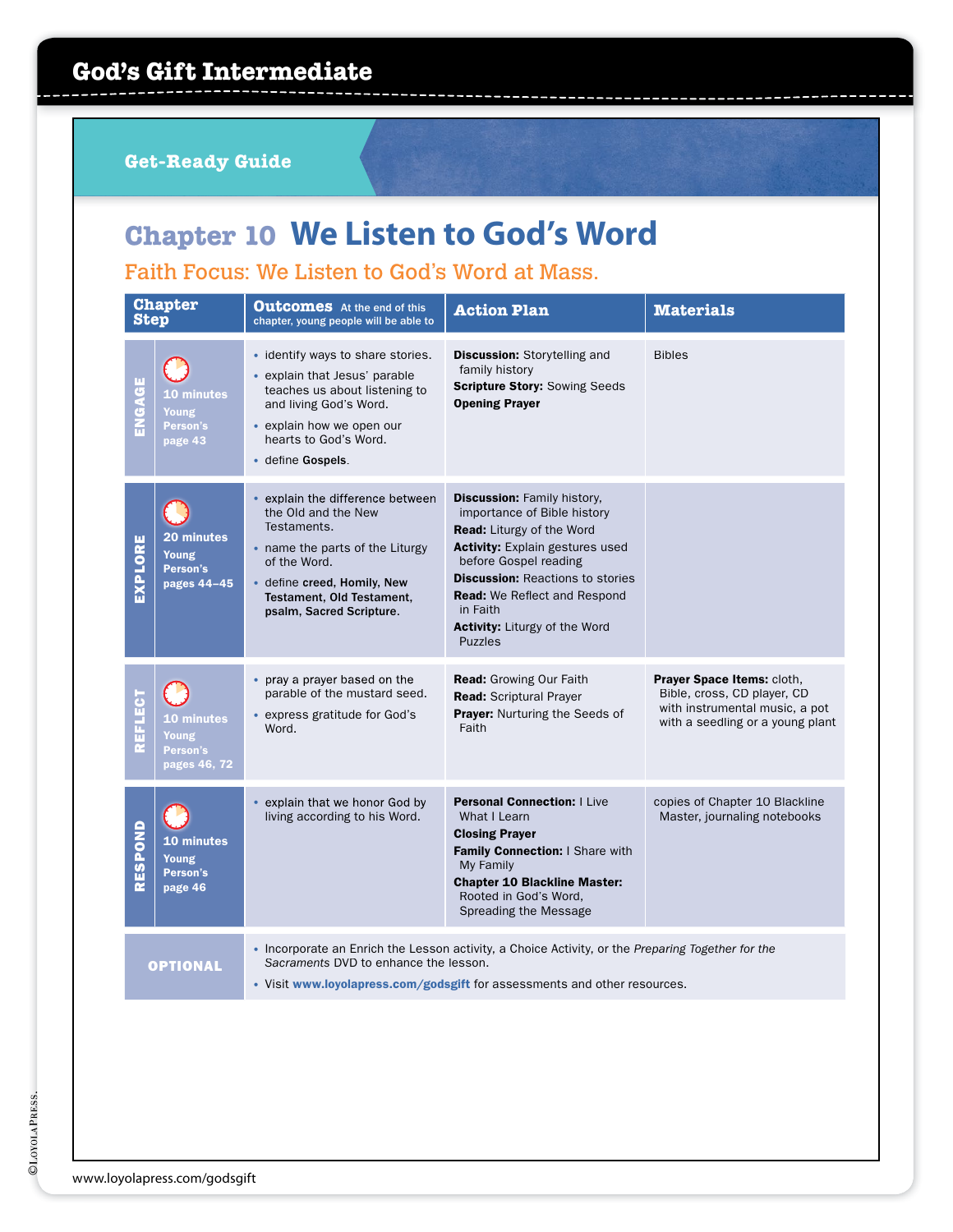**Get-Ready Guide**

### **Chapter 11 We Offer Gifts**

Faith Focus: At Mass, we bring forth the gifts of wheat bread and grape wine that will be offered to God.

| <b>Step</b>    | <b>Chapter</b>                                    | <b>Outcomes</b> At the end of this<br>chapter, young people will be able to                                                                                                                                                                     | <b>Action Plan</b>                                                                                                                                                                                                                               | <b>Materials</b>                                                                     |
|----------------|---------------------------------------------------|-------------------------------------------------------------------------------------------------------------------------------------------------------------------------------------------------------------------------------------------------|--------------------------------------------------------------------------------------------------------------------------------------------------------------------------------------------------------------------------------------------------|--------------------------------------------------------------------------------------|
| ENGAGE         | <b>10 minutes</b><br>Young<br>Person's<br>page 47 | • discuss the meaning of gifts<br>we give and receive.<br>• tell the story of the<br>multiplication of the loaves and<br>fishes.<br>· identify Jesus' promise to give<br>himself as spiritual food.<br>• define offering.                       | <b>Discussion:</b> Gifts and their<br>meaning<br>Scripture Story: An Incredible<br>Meal<br><b>Opening Prayer</b>                                                                                                                                 | <b>Bibles</b>                                                                        |
| EXPLORE        | 20 minutes<br>Young<br>Person's<br>pages 48-49    | • understand the Presentation<br>and Preparation of the Gifts.<br>• identify actions that can be<br>offered as gifts to God.<br>• explain that the bread and<br>wine represent all that we offer<br>to God.<br>• define blessing and sacrifice. | <b>Discussion: Presenting gifts</b><br><b>Read:</b> We Present and Prepare<br>the Gifts<br><b>Discussion:</b> Grace before meals<br><b>Read:</b> The Blessing of the Gifts<br><b>Activity: Use Your Gifts</b><br>Activity: Organize a food drive |                                                                                      |
| <b>REFLECT</b> | 10 minutes<br>Young<br>Person's<br>pages 50, 73   | pray using imagination.<br>$\bullet$<br>• express gratitude to God for<br>the gift of Jesus.                                                                                                                                                    | <b>Read:</b> We Are Blessed<br><b>Read: Imagination in Prayer</b><br><b>Prayer:</b> We Use Our Gifts                                                                                                                                             | Prayer Space Items: cloth,<br>Bible, cross, CD player, CD<br>with instrumental music |
| RESPOND        | <b>10 minutes</b><br>Young<br>Person's<br>page 50 | • identify gifts and how they can<br>be used in service to others.                                                                                                                                                                              | <b>Personal Connection:   Live</b><br>What I Learn<br><b>Closing Prayer</b><br>Family Connection: I Share with<br>My Family<br><b>Chapter 11 Blackline Master:</b><br>Step into Jesus' Sandals                                                   | copies of Chapter 11 Blackline<br>Master, journaling notebooks                       |
|                | <b>OPTIONAL</b>                                   |                                                                                                                                                                                                                                                 | • Incorporate an Enrich the Lesson activity or a Choice Activity to enhance the lesson.<br>• Visit www.loyolapress.com/godsgift for assessments and other resources.                                                                             |                                                                                      |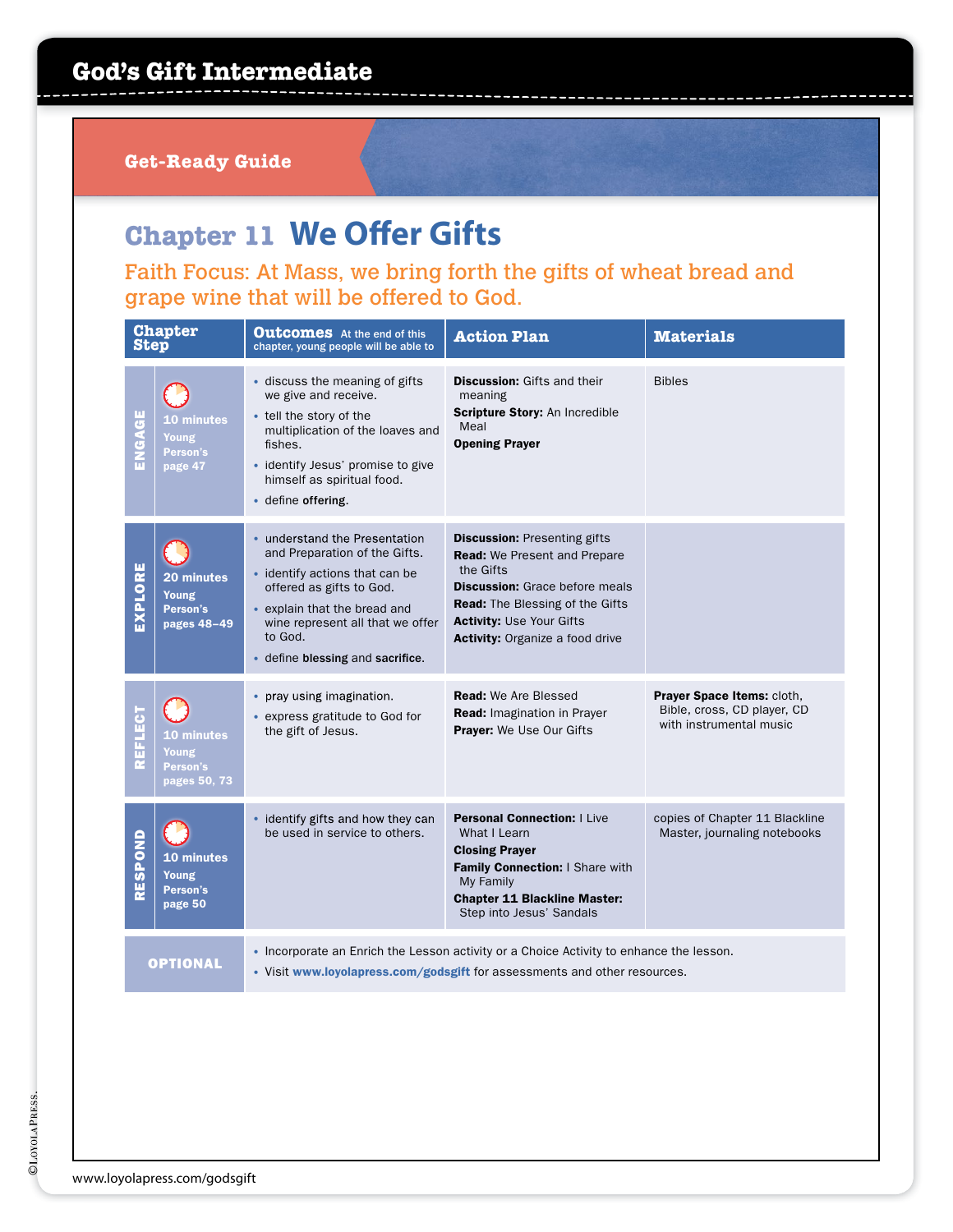# **Chapter 12 We Remember Christ's Passover**

#### Faith Focus: During the Eucharistic Prayer, Jesus gives us the gift of himself.

| <b>Step</b>    | <b>Chapter</b>                                    | <b>Outcomes</b> At the end of this<br>chapter, young people will be able to                                                                                                                                                                                                                                                                                                                                                                                                                            | <b>Action Plan</b>                                                                                                                                                                                                                                                          | <b>Materials</b>                                                                     |
|----------------|---------------------------------------------------|--------------------------------------------------------------------------------------------------------------------------------------------------------------------------------------------------------------------------------------------------------------------------------------------------------------------------------------------------------------------------------------------------------------------------------------------------------------------------------------------------------|-----------------------------------------------------------------------------------------------------------------------------------------------------------------------------------------------------------------------------------------------------------------------------|--------------------------------------------------------------------------------------|
| ENGAGE         | <b>10 minutes</b><br>Young<br>Person's<br>page 51 | • identify the importance of<br>family meals and celebrations.<br>• tell the story of the Last<br>Supper.<br>• explain that at the Last<br>Supper, Jesus kept his promise<br>to give us himself as spiritual<br>food.<br>• identify connections between<br>the Last Supper and the<br>celebration of the Eucharist.<br>• define Last Supper.                                                                                                                                                           | <b>Discussion:</b> Special family meals<br>Scripture Story: A Meal of<br>Remembrance<br><b>Opening Prayer</b>                                                                                                                                                               | <b>Bibles</b>                                                                        |
| EXPLORE        | 20 minutes<br>Young<br>Person's<br>pages 52-53    | • discuss how the Eucharistic<br>Prayer is the center and high<br>point of Mass.<br>• describe the Eucharistic Prayer<br>as a prayer of thanksgiving and<br>praise.<br>• identify the Eucharist as the<br>Body and Blood of Jesus Christ.<br>• discuss how Christ himself is<br>acting through the priest to<br>offer the Eucharistic sacrifice.<br>· describe people's responses in<br>the Eucharistic Prayer.<br>· define consecration, Eucharistic<br>Prayer, real presence,<br>transubstantiation. | <b>Discussion: Thanksgiving</b><br>celebrations and the Eucharistic<br>Prayer as thanksgiving<br><b>Read:</b> A Prayer of Thanksgiving<br><b>Discussion:</b> Transformation in<br>nature<br><b>Read:</b> The Real Presence<br><b>Activity: Passover research</b><br>project | parish missalettes for each<br>young person                                          |
| <b>REFLECT</b> | 10 minutes<br>Young<br>Person's<br>pages 54, 74   | • pray a litany of thanksgiving for<br>the gift of the Eucharist.<br>• reflect on making sacrifices to<br>show love for God.                                                                                                                                                                                                                                                                                                                                                                           | <b>Read:</b> The Center of Our Faith<br><b>Read: Praising God for Our Gifts</b><br>Prayer: Litany of Thanksgiving                                                                                                                                                           | Prayer Space Items: cloth, Bible,<br>cross, CD player, CD with<br>instrumental music |
| RESPOND        | 10 minutes<br>Young<br>Person's<br>page 54        | • explain the importance of the<br>Eucharistic Prayer and Christ's<br>Real Presence in the Eucharist.                                                                                                                                                                                                                                                                                                                                                                                                  | <b>Personal Connection:   Live</b><br>What I Learn<br><b>Closing Prayer</b><br>Family Connection: I Share with<br>My Family<br><b>Chapter 12 Blackline Master:</b><br>The Center of Our Celebration                                                                         | copies of Chapter 12 Blackline<br>Master, journaling notebooks                       |
|                | <b>OPTIONAL</b>                                   |                                                                                                                                                                                                                                                                                                                                                                                                                                                                                                        | • Incorporate an Enrich the Lesson activity or a Choice Activity to enhance the lesson.<br>• Visit www.loyolapress.com/godsgift for assessments and other resources.                                                                                                        |                                                                                      |

www.loyolapress.com/godsgift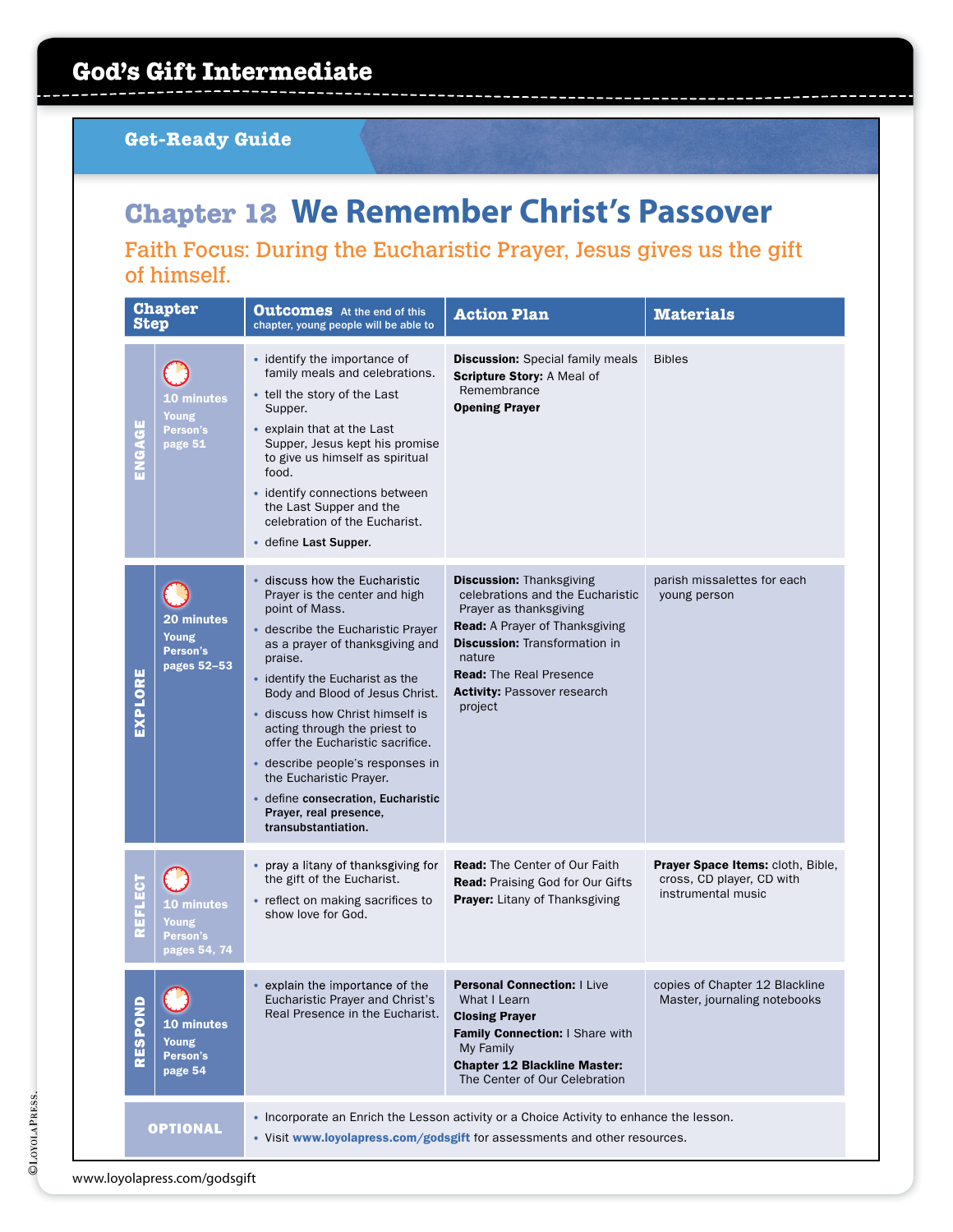**Get-Ready Guide**

# **Chapter 13 Holy Communion Strengthens Us**

Faith Focus: We receive the Body and Blood of Jesus Christ in Holy Communion.

| <b>Chapter</b><br><b>Step</b> |                                                        | <b>Outcomes</b> At the end of this<br>chapter, young people will be able to                                                                                                                                                                                                                                                                                                                                                           | <b>Action Plan</b>                                                                                                                                                                                                                                                                                                        | <b>Materials</b>                                                                     |  |  |
|-------------------------------|--------------------------------------------------------|---------------------------------------------------------------------------------------------------------------------------------------------------------------------------------------------------------------------------------------------------------------------------------------------------------------------------------------------------------------------------------------------------------------------------------------|---------------------------------------------------------------------------------------------------------------------------------------------------------------------------------------------------------------------------------------------------------------------------------------------------------------------------|--------------------------------------------------------------------------------------|--|--|
| ENGAGE                        | <b>10 minutes</b><br>Young<br>Person's<br>page 55      | • identify the importance of<br>teamwork and planning.<br>• describe how the early<br>Christians gathered to<br>remember Jesus.                                                                                                                                                                                                                                                                                                       | <b>Discussion: Teamwork and</b><br>playing sports<br><b>Scripture Story: A New Church</b><br><b>Discussion: Friendship.</b><br>community, and mission<br><b>Opening Prayer</b>                                                                                                                                            | <b>Bibles</b>                                                                        |  |  |
| EXPLORE                       | 20 minutes<br>Young<br>Person's<br>pages 56-57         | • explain that we gather to<br>remember Jesus' Last Supper<br>just as early Christians did.<br>• explain that we are united with<br>one another when we pray the<br>Lord's Prayer.<br>• identify the Lord's Prayer as<br>the prayer that Jesus taught.<br>• identify the meaning of the<br>Sign of Peace.<br>· describe how we receive Holy<br>Communion.<br>• define chalice, Communion<br>Rite, host, Lord's Prayer,<br>tabernacle. | <b>Discussion:</b> Praying grace before<br>meals<br><b>Discussion:</b> Connections to the<br>Church family<br><b>Read:</b> The Communion Rite<br><b>Activity:</b> Compose a prayer<br><b>Discussion: Nourishment of our</b><br>bodies<br><b>Discussion: Working together</b><br><b>Read:</b> We Receive Holy<br>Communion |                                                                                      |  |  |
| <b>REFLECT</b>                | <b>10 minutes</b><br>Young<br>Person's<br>pages 58, 75 | • pray the Lord's Prayer.<br>• reflect on recognizing God's<br>Kingdom.                                                                                                                                                                                                                                                                                                                                                               | <b>Read: Renewed and</b><br>Strengthened<br><b>Read:</b> We Pray to God Our Father<br>Prayer: The Lord's Prayer                                                                                                                                                                                                           | Prayer Space Items: cloth, Bible,<br>cross, CD player, CD with<br>instrumental music |  |  |
| RESPOND                       | 10 minutes<br>Young<br>Person's<br>page 58             | describe the effects of Holy<br>Communion.                                                                                                                                                                                                                                                                                                                                                                                            | <b>Personal Connection:   Live</b><br>What I Learn<br><b>Closing Prayer</b><br>Family Connection: I Share with<br>My Family<br><b>Chapter 13 Blackline Master:</b><br>We Receive                                                                                                                                          | copies of Chapter 13 Blackline<br>Master, journaling notebooks                       |  |  |
| <b>OPTIONAL</b>               |                                                        | • Incorporate an Enrich the Lesson activity, a Choice Activity, or the Preparing Together for the<br>Sacraments DVD to enhance the lesson.<br>• Visit www.loyolapress.com/godsgift for assessments and other resources.                                                                                                                                                                                                               |                                                                                                                                                                                                                                                                                                                           |                                                                                      |  |  |
|                               |                                                        |                                                                                                                                                                                                                                                                                                                                                                                                                                       |                                                                                                                                                                                                                                                                                                                           |                                                                                      |  |  |